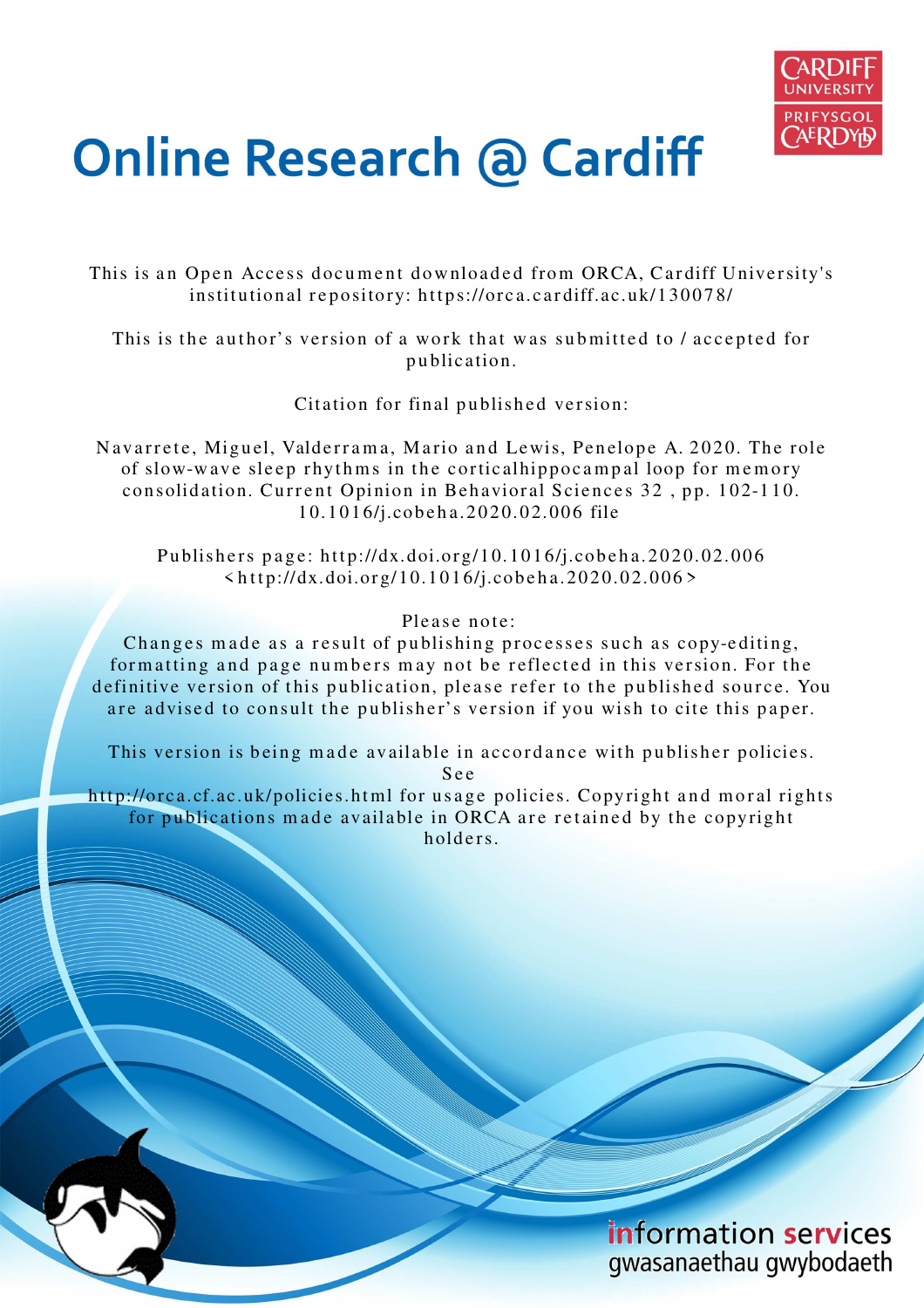### Title Page

## The role of slow-wave sleep rhythms in the cortical-

## hippocampal loop for memory consolidation.

Miguel Navarrete<sup>1</sup>, Mario Valderrama<sup>2</sup> and Penelope A. Lewis<sup>1</sup>

<sup>1</sup> Cardiff University Brain Research Imaging Centre (CUBRIC), School of Psychology, Cardiff University, Maindy

Rd, Cardiff, CF24 4HQ, UK

2 Department of Biomedical Engineering, University of Los Andes, Cr. 1 No 18a-12, Bogotá, 111711, Colombia

To whom correspondence should be addressed:

Miguel Navarrete PhD Cardiff University Brain Research Imaging Centre (CUBRIC), School of Psychology, Cardiff University, Maindy Rd, Cardiff, CF24 4HQ, UK mnavarretem@gmail.com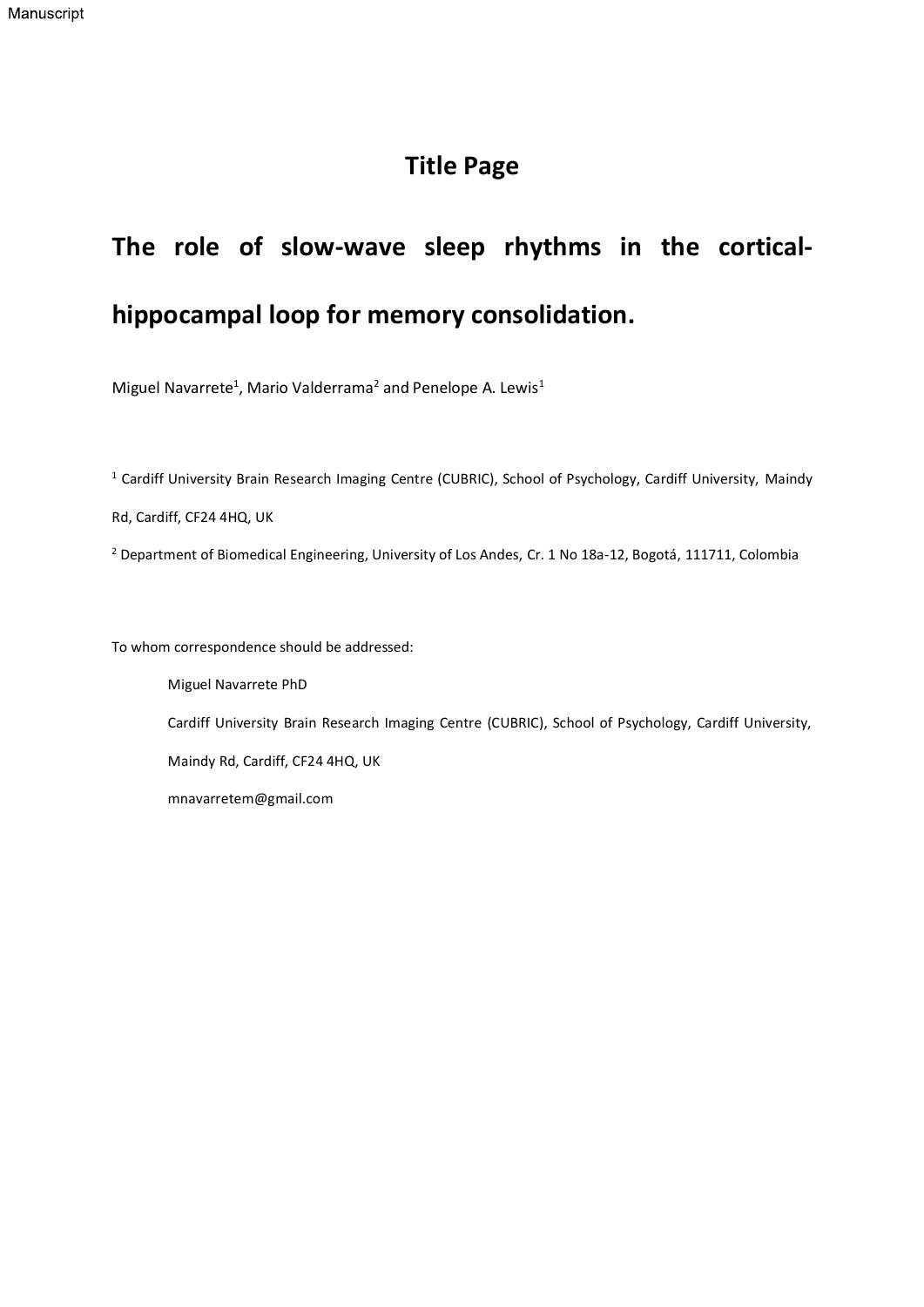#### Abstract

Memory consolidation during slow-wave sleep is supported by slow oscillations (SOs), spindles, and hippocampal ripples. Recent evidence in both rodents and humans has demonstrated that consolidation is mediated by a bidirectional hippocampal-cortical loop. Here, we discuss oscillatory mechanisms by which the interaction of these non-REM oscillations may provide an appropriate neural framework for both the TOP-DOWN and the BOTTOM-UP processes in this loop. We also discuss how non-REM oscillations promote cortical plasticity for new memories, while simultaneously downregulating the representations of information in hippocampal networks. Finally, we point out that not all individual instances of non-REM oscillations play a role in the consolidation process. Instead, the capacity of these rhythms to support memory is determined by a triple SOspindle-ripple coupling provided by thalamocortical dynamics. Importantly, large, spatially synchronised SOs promote thalamic downstates, and spindles, boosting the probability of this triple coupling.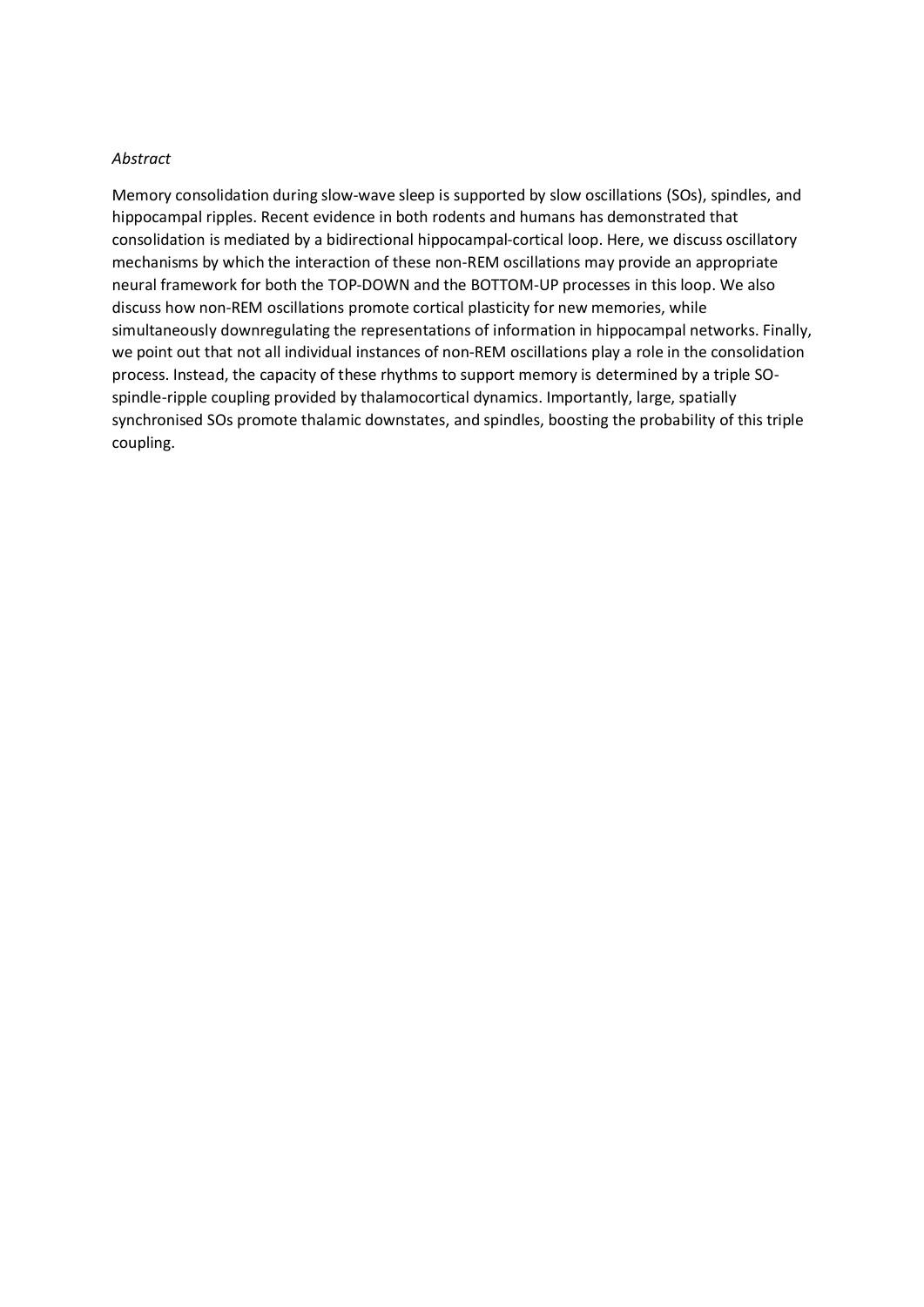#### Introduction

Consolidation of episodic, sequential and spatial memories is largely supported by hippocampal networks. Neural replay of encoded information occurs during post-learning rest and sleep and is commonly concurrent with hippocampal ripples (HC-ripples) within sharp-wave/ripple complexes (SWR)[1]. Memory is impaired when SWR are suppressed during sleep[2] and wakefulness[3], but memory reactivation has different functions in sleep and wake. Thus, wakeful SWRs are thought to support initial memory formation and are implicated in decision making, while sleep SWRs promote long-term memory storage and integration with past information[4]. The sleeping brain therefore offers the necessary physiological conditions for optimal consolidation of recently acquired information. In this review, we focus on the sleep-dependent memory consolidation which is associated with hippocampal replay.

The Active Systems Consolidation (ASC) hypothesis of memory during sleep proposes that information is consolidated by the interaction between hippocampal and cortical structures during non-REM sleep, including slow-wave sleep (SWS) and lighter sleep stages[5]. This hypothesis indicates that the repeated and timed coordination of classical non-REM graphoelements such as HC-ripples (~150- 250Hz), thalamocortical spindles (~11-16Hz) and cortical slow oscillations (SO, ~0.5-3Hz) during SWS facilitate the process of reactivation, plasticity, and stabilization of recently encoded memory traces[5].

The process of memory stabilization in the cortex and the directionality of cortico-hippocampal communication during SWS are both matters of current discussion[1]. Based on recent findings[6], Rothschild 2019 proposed that memory consolidation in SWS relies on a bidirectional hippocampalcortical communication[7]. Further evidence supports this model indicating the role of non-REM oscillations and the ASC theory in this process[8]. Nevertheless, the neural mechanisms for memory consolidation in sleep are still debated[9,10].

Here, we aim to unify the new findings relating to SWS rhythms and discuss possible mechanisms that may support the bidirectional hippocampal-cortical process under the ASC hypothesis. We then consider possible oscillatory interactions of hippocampal and cortical structures within this framework. Building on ASC, we argue that the capability of classical non-REM oscillations to participate in the process of memory consolidation is determined by precise interactions between these and other SWS rhythms. Finally, we briefly consider where techniques for memory manipulation in sleep may lie within this framework.

#### The role of SWS rhythms in the cortico-hippocampal communication

SWS dependent memory reactivation requires coordination between the hippocampus and sensory, entorhinal, and prefrontal cortices[11]. During wakefulness, information can be simultaneously encoded in the hippocampus and the cortex[12], possibly allocating temporal and spatial context into the hippocampus, while other aspects of the memory are logged to the cortex[7,13] (Figure 1a). Cortico-hippocampal sharing of information during SWS then helps to reorganize and stabilize recent memory traces. Indeed, previous articles have described the memory implications of hippocampocortical binding[10,11], whereas the organization of SWS rhythms is linked to this process in the ASC model[5,9],

Oscillatory activity emerges from the distributed interaction of neural assemblies across brain regions. Thus, different dimensions of neural information are combined within the oscillatory activity such as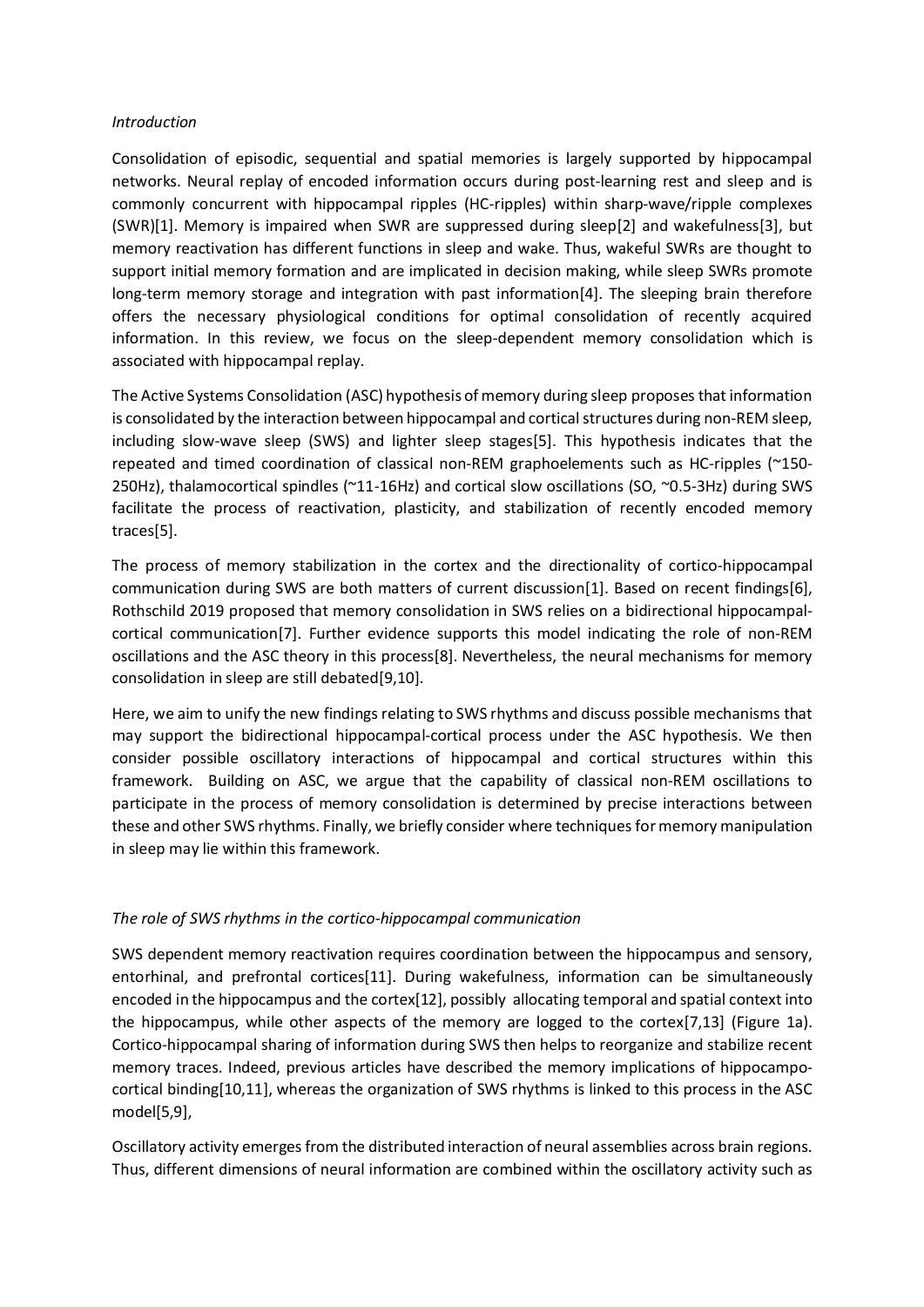changes in obvious (amplitude, frequency, wave-shape) and less-obvious (synchrony, coupling) attributes of the oscillations[14,15]. Thus, although non-REM oscillations are graphoelements defined as typical oscillatory patterns with obvious attributes[9], SWS rhythms also carry diverse levels of information regardless of power or frequency (e.g. phase-synchrony, cross-frequency coupling and multifrequency components). Hence, beyond the structured organization of non-REM graphoelements detailed in the ASC[5,9], we argue that these additional attributes of SWS rhythms may support neural mechanisms of consolidation.

Recent findings suggests that consolidation may be a cortical-hippocampal-cortical process[7] (Figure 1b). Thus, a study in rodents revealed that external sensory triggering first reactivates encoded information in cortical areas[6]. This cortical activity then predicts hippocampal reactivation during ripples, then subsequently, this hippocampal reprocessing modulates the cortical reactivation[6]. These findings led Rothschild to propose a model where memory strengthening is supported by a bidirectional loop which is time-aligned to HC-ripples during sleep[7]. Under this new framework, cortical areas first reactivate encoded information (e.g. in the sensory cortex) in a TOP-DOWN manner. Memory is then processed in the hippocampus where spatiotemporal context is integrated with cortical related memory elements (e.g. sensory information). Finally, The integrated representation is reinstated BOTTOM-UP into the cortex[7]. Although this model is compelling, it is hard to infer causation between these regions, regardless of the temporal association of cortical-hippocampal reactivations[6].

New evidence in humans supports Rothschild's framework[8], further establishing that this bidirectional loop is coordinated by SWS rhythms. In this study on intracortical implanted subjects, medial-temporal lobe (MTL) ripple activity (including hippocampus) was predicted by broad frequency TOP-DOWN cortical activation, and a directed BOTTOM-UP exchange of information from the hippocampus to the prefrontal cortex was then generated after MTL-ripples[8]. Hence, the degree of inter-region connectivity and information sharing was coordinated by the strength of SO-spindle coupling, while the transfer of information peaked after spindle-ripple activity modulated by SOs[8].

Rothschild[7] proposed that either spontaneous or sensory induced reactivation during sleep can trigger a cortico-hippocampal volley of information that integrates sensory and spatiotemporal context. However, the neural mechanisms involved in this TOP-DOWN process remain unclear[7]. Cortical reactivation of memories in sleep has been suggested to relate to the salience of the memory representation, with cortical reactivation inducing hippocampal replay of the linked memory representation[16]. In rodents, cortical reactivation is supported by the similarity of cell firing templates between learning and sleep periods, predicting subsequent hippocampal replay associated with slow waves[17,18]. Because of methodological constrains, it is difficult to verify the same cooperative cell activation within deep local networks in human intracortical recordings[19]. Nevertheless, recent findings in humans showed non-obvious stimulus-specific oscillatory patterns such as phase-synchrony[20] or amplitude similarity[21] during SWS mirroring cortical activity in learning. These attributes were further linked to memory performance and coupled to HC-ripples[21]. Based on these findings, we propose that hippocampal replay may be triggered by such oscillatory interactions in cortical reactivation around SOs, and that these mirror cortical activity during learning, initiating the TOP-DOWN link. Notably, cortical reprocessing associated with the BOTTOM-UP process might rely on a different process from that used in this TOP-DOWN link.

The BOTTOM-UP process of memory consolidation is facilitated by the interaction of ripples with SOs and spindles and has been well described in the ASC. During SOs, cortical down-states (synchronized neural hyperpolarisations) isolate neural inputs to the prefrontal, entorhinal and hippocampal areas, coordinating the temporal patterns of neural firing that establish connectivity between these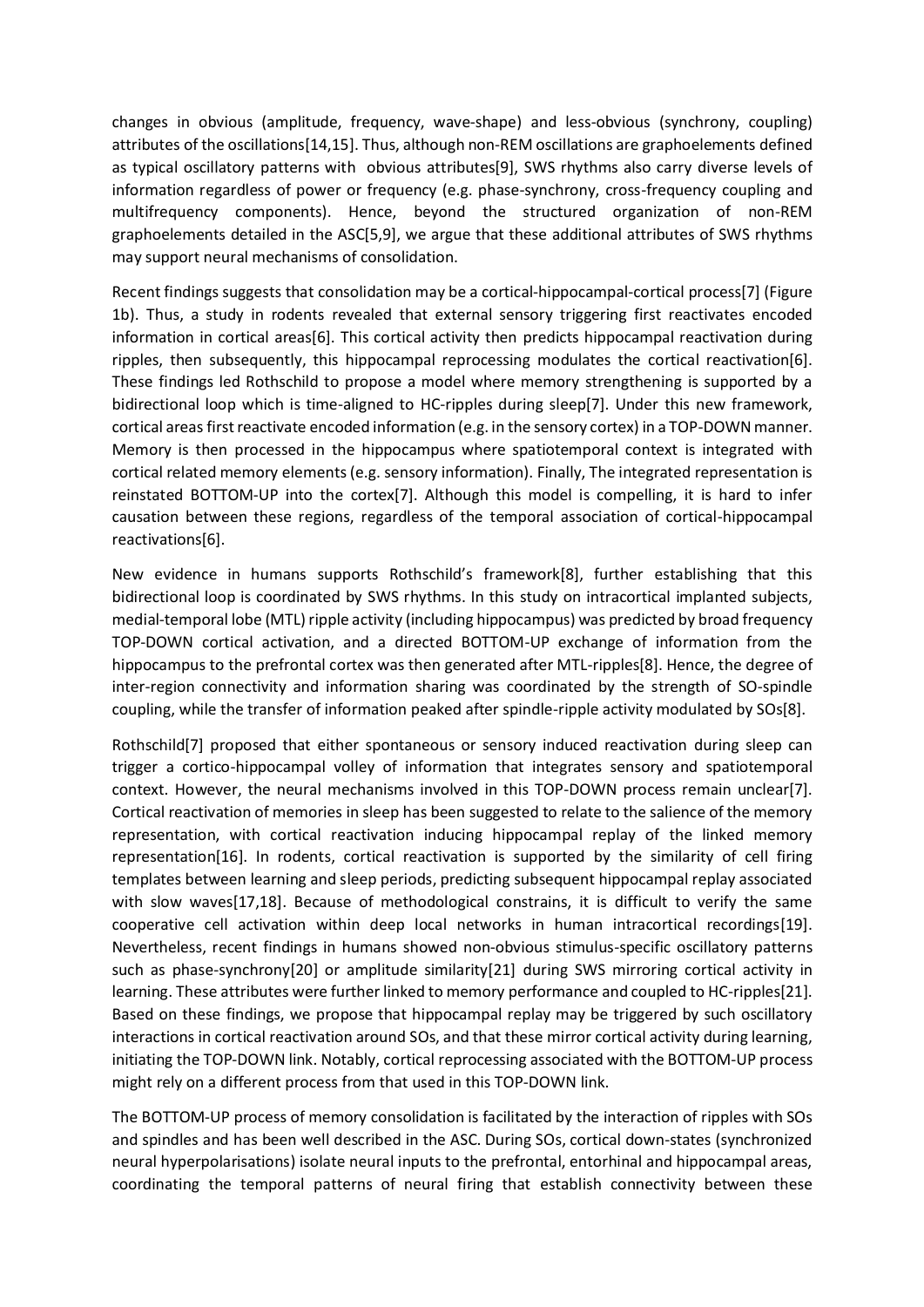regions[22]. Hippocampal CA3-CA1 ripples associated with down-to-up transitions of cortical activity mark periods of replay, promoting cortical plasticity[17,23]. Thalamocortical spindles contribute by inhibiting superficial layers of cortical pyramidal cells, possibly protecting them from interference so that recently altered cortico-cortical synapses can be stabilised[17,24]. HC-ripples may simultaneously help to stabilize the hippocampal information while promoting cortical synapses[10]. A reverberant process in the hippocampal-cortical loop may thus readjust hippocampal-cortical binding, while hippocampal reactivation gradually decreases as the associated representations within cortical schemas are strengthened[16] (Figure 2).

As the hippocampus interacts with a range of cortical areas encoding different types of information (e.g. sensory, motor or associative information). Memory consolidation could potentially differ depending on the cortical regions involved. However, the bidirectional cortical-hippocampal loop has been observed in both primary sensory[6] and prefrontal[8] cortices, suggesting similar SWS consolidation mechanisms in different sleep-dependent memories with hippocampal engagement. This includes spatial, associative and semantic memories as well as language learning[5]. Therefore, it seems probable that only the timing and cortical reactivation that initiates the TOP-DOWN corticohippocampal link differ for different memory types.



#### b) Bidirectional cortical-hippocampal loop for SWS consolidation

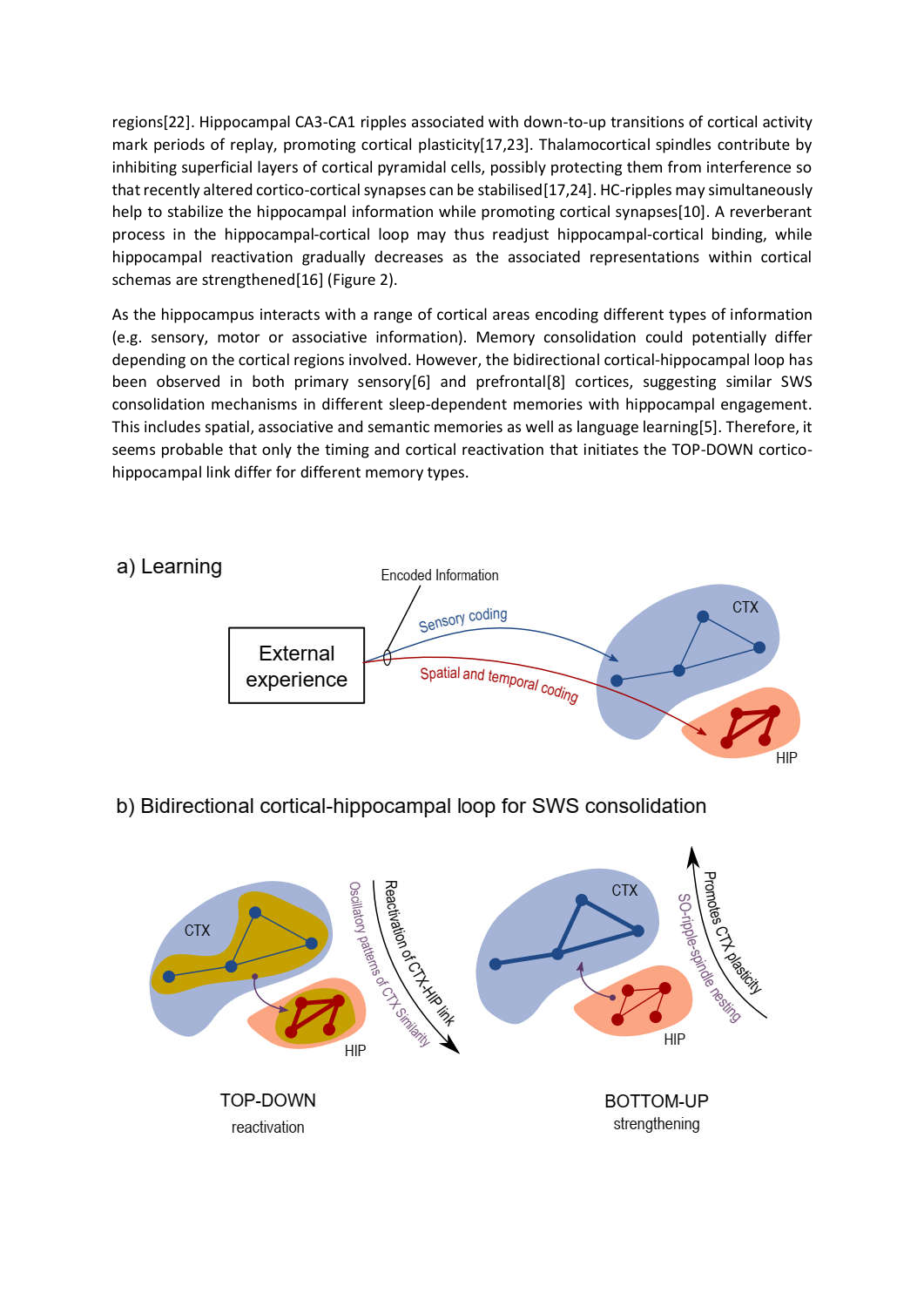Figure 1. Dynamics of the memory consolidation process. a) During learning, experience encodes neural representations in both cortical (CTX) and hippocampal (HIP) networks. Spatial and temporal information from the experience are strongly coded within the hippocampus whereas sensory representations are stored in the cortex. b) During SWS, spontaneous or cued information is reactivated in the cortex triggering hippocampal replay (TOP-DOWN). This reactivation of CTX-HIP link may be indexed by the reactivation of non-obvious oscillatory patterns such as phase or amplitude similarity mirroring cortical activity during learning. Hippocampal reactivation promotes strengthening of cortical synapses supported by the nesting of slow oscillations (SO), ripples and spindles (BOTTOM-UP).

#### Memory stabilization in hippocampal and cortical regions during SWS

Sleep not only facilitates the strengthening of single events, but also contributes to integrating this information with previous knowledge in broader schemas[25] and to hippocampal downscaling[26]. Memory representations become more dependent on cortical schemas over time, and hippocampal activation is no longer essential for retrieval[26]. These functional changes suggest that memory consolidation may proceed in different but complementary ways in the cortex and hippocampus. Systems consolidation suggests that the repetitive action of SWS graphoelements provides a basis for the neural dynamics leading to this memory reorganization[5].

HC-ripples may simultaneously contribute for both hippocampo-cortical communication and hippocampal stabilization. Ripples, modulated by spindles, are broadly believed to mark periods of hippocampal-cortical communication and replay[27]. However, both rodent[17,28] and human[29] studies show that ripple-related cortical reactivation is stronger prior to spindles. Both HC-ripples in down-to-up SO transitions and HC-ripples that are non-coupled to spindles may help to mark cortical reactivation[30], whereas HC-ripples during spindles and cortical up-states might also help newly reconfigured information to be integrated into hippocampal networks[10]. Spindles shape the inhibition of upper cortical layers, briefly imposing a synchronous functional deafferentation of upper layers from hippocampal inputs, while in deep layer pyramidal cells are driven mainly by ripples rather than spindles[28]. By silencing competing inputs in superior layers, spindles are thought to protect newly minted cortico-cortical plasticity[24,31]. Simultaneously, HC-ripples may also reorganise integrated representations both in cortical deep layers and in the hippocampus during modulated periods of cortical inhibition on superior layers[28]. It has been suggested that hippocampal downscaling occurs mainly during REM sleep[9,26]. However, we propose that this local reorganization driven by HC-ripples could potentially help both in promoting cortical consolidation and in downscaling the hippocampal content of the memory representation, indicating thus the end of replay of a consolidated memory[16] (Figure 2b). Indeed, a recent study demonstrated that HCripples regulate hippocampal synaptic depression, and that spontaneous down-scaling is impaired after optogenetic ripple silencing during SO periods[32].

Post spindle cortico-cortical interactions may also help to integrate cortical representations into schemas (Figure 2c). Hippocampal-cortical shared information in the cortex, defined by ripple mediated mutual dependence, peaks after spindles[8]. This increase coincides with periods of spindle refractoriness which have been suggested to facilitate memory reprocessing[33]. As this is a statistical measure, it would be an oversimplification to consider this peaking of mutual dependence between cortical and hippocampal activity as evidence of neural connectivity or reactivation. Nevertheless, mutual dependence may indicate more complex cortical dynamics triggered by the spindle-ripple binding, including the cortical integration of memory representations.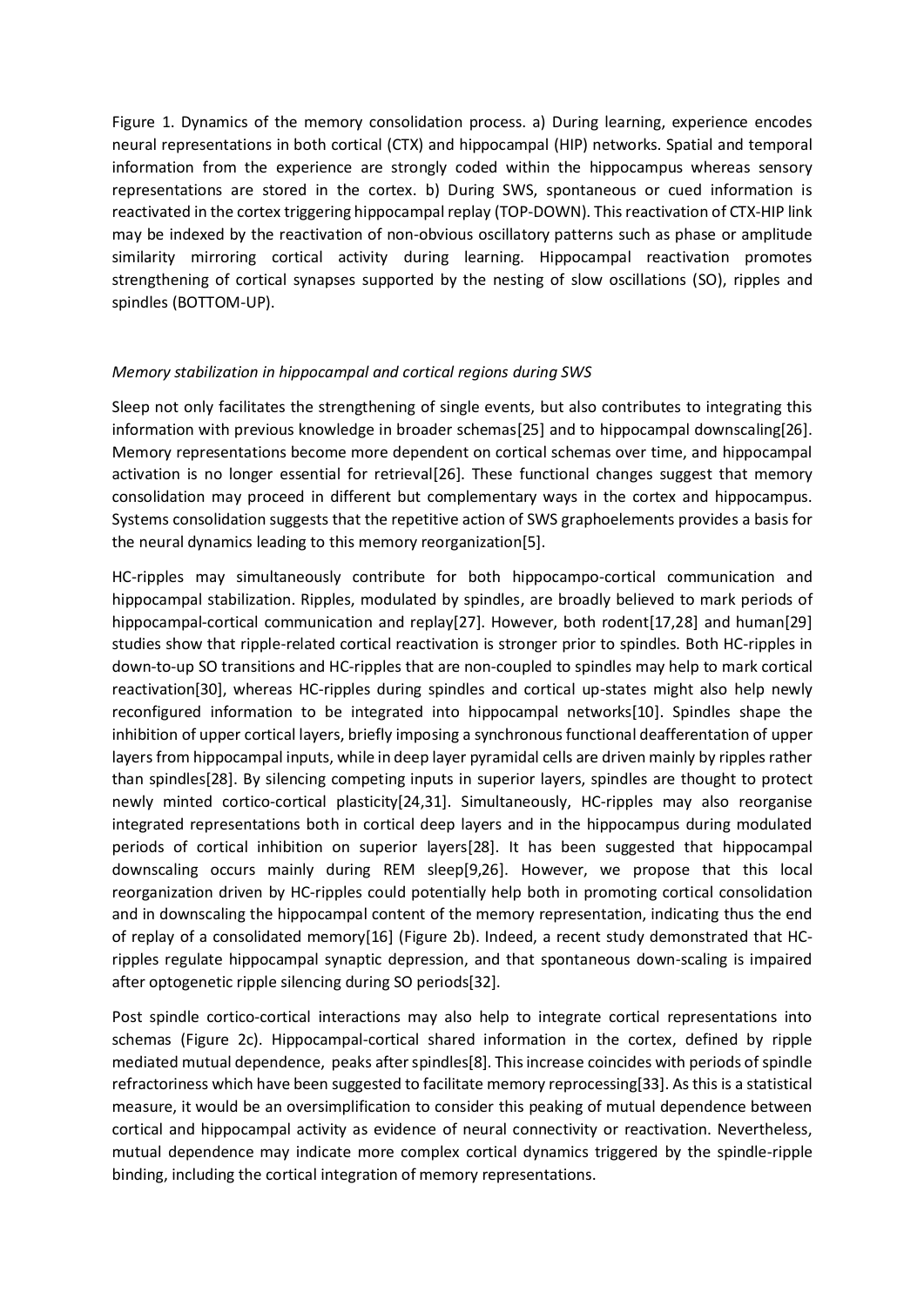Consolidation requires both local and network dynamics for cortical integration. Therefore, locally restricted cortico-cortical slow-waves (see BOX 1) may reinstate specific information by selecting independent cortical regions[34]. Cortical integration may also be facilitated by the gamma modulation of cortico-cortical links. Gamma activity (40-120Hz) is associated with memory encoding and retrieval[35,36]. Coherence of gamma oscillations has also been proposed to underpin connections between both nearby and distant cortical regions [14,37]. High gamma events (>80Hz) coupled to SOs indicate increases of local neural firing[38]. In rodents, the coupling between high gamma events and HC-ripples is strengthened during SWS following learning[39]. In humans, these events are triggered by HC-ripples and modulated by spindles in both superior and deep cortical areas[28,38]. High gamma events are also phase-coupled to SOs during SWS and mainly synchronized within middle and short distance connections (< 5cm), suggesting an active process of information processing within local cortical circuits[40]. However, the interactions of spindles and gamma oscillations, and the role of gamma activation during the process of integration of encoded information is yet to be determined using additional memory paradigms.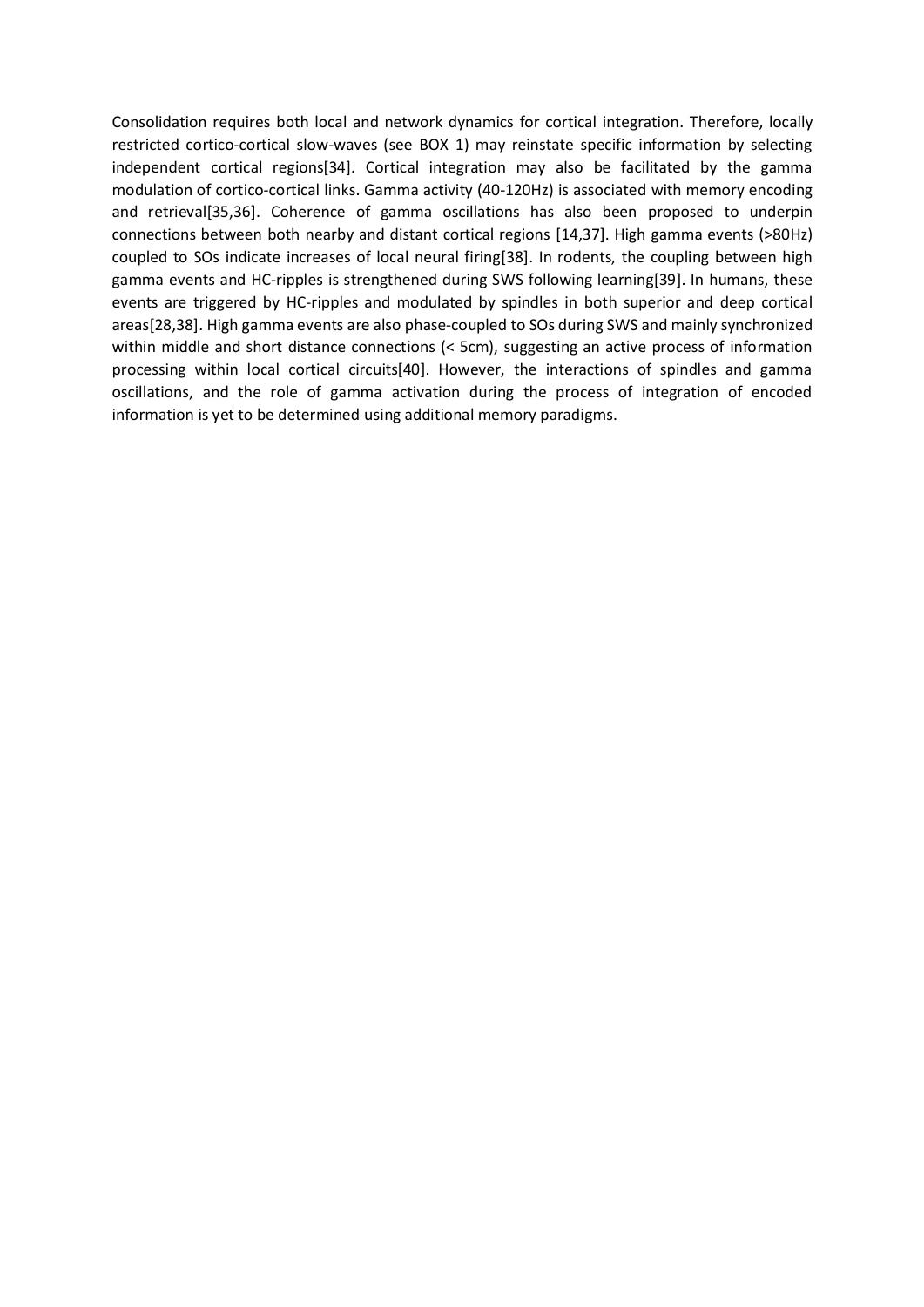

Figure 2. SWS dependent memory stabilization. a) During learning, cortical (CTX) and hippocampal (HIP) representations of the same memory create links to map the encoded information. Cortical networks (blue links) which are firstly weak rely on hippocampal connections (red links) to trace encoded memories, while learned schemas are previously consolidated (Yellow links). b) During non-REM sleep, the nesting of slow oscillations (SOs), ripples and spindles facilitates memory reprocessing. The strengthening of cortical synapses reinforces cortical neural representations, while in hippocampal areas, hippocampal links are reorganised to promote neural down-scaling. c) Post-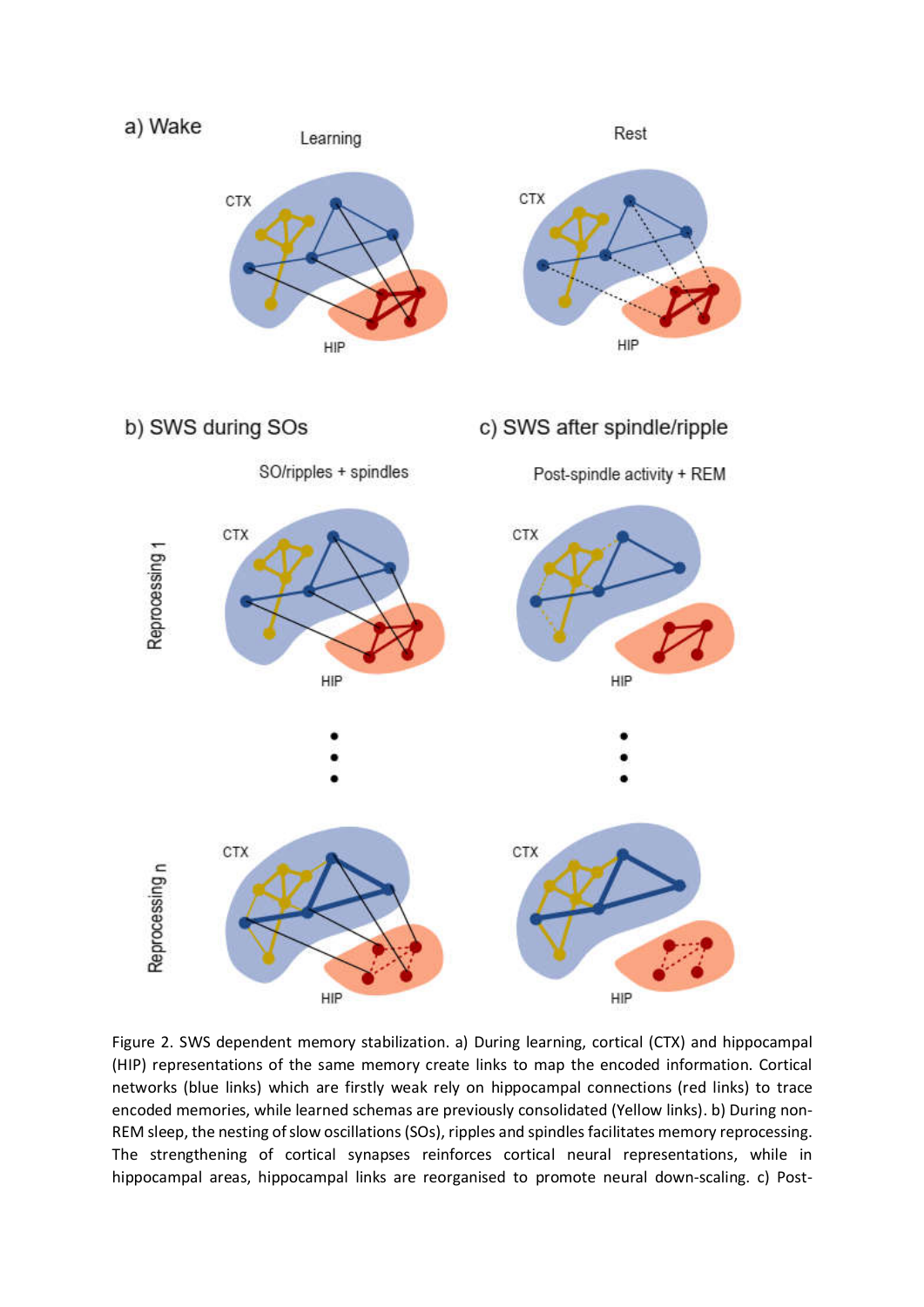spindle activity further promotes cortical reorganization by integrating newly formed links into broader schemas.

#### Memory consolidation is determined by the mechanistic features of sleep oscillations

Neural oscillations contain overlapped information from multiples sources, providing a broad and blurry picture of the fluctuation in excitability of large cell populations. It is therefore inappropriate to set an absolute functional role to each non-REM oscillation based only on its frequency. Indeed, the neural mechanisms of non-REM oscillations underpinning regulation of the consolidation process are debated[10,11]. While memory consolidation benefits from HC-ripples, spindles and SOs, each individual instance of these graphoelements does not contribute equally in the hippocampo-cortical association (BOX 1). For instance, graphoelements from the same family may be involved in different physiological functions depending on their neural sources[41]. The potential of each graphoelement to participate in hippocampal-cortical communication also depends on its network of interactions with other SWS rhythms[8,23].

Optimal hippocampo-cortical association relies on the precise timing of cortical activation within thalamocortical and hippocampal networks. Previously, it has been common to discuss individual increments of SO and spindle density or power as markers of increased consolidation[5]. However, it is now clear that temporal synchronization between SWS rhythms is the critical factor in the consolidation of hippocampus-dependent memories into cortical networks[9]. Indeed, a timed and structured coupling between hippocampal and thalamocortical activities catalyses appropriate hippocampo-cortical communication[8,23]. In one important study[42], the authors manipulated the temporal coordination of hippocampo-cortical structures in sleeping rodents. Their findings suggest that it is not the individual occurrence rate, duration, or amplitude of the HC-ripples, spindles or SOs that predicts post-sleep performance, but rather the timed coupling between these activities[42].

The crucial role of temporal coupling in memory consolidation stems from its role in the generation, protection, and strengthening of cortical synapses. The protective role of spindles is maximized within strong phase locked SO-spindle pairs[8,42], and the strength, timing and level of SO-spindle coupling is determined by the convergence of highly-synchronized thalamocortical down-states into thalamicnetworks[43]. Therefore, an optimal hippocampo-cortical binding is established during thalamocortical SOs that are highly synchronized across cortical regions (Figure 3a). Accordingly, a recent study found different protective roles on memory performance and spindle coupling for larger, more spatially synchronized, SOs compared to more local and faster delta oscillations through inhibition of the neural activation within stereotypical oscillations [44]. Although not all spindles may be involved in consolidation, the hippocampo-cortical communication is optimized during SO-spindle pairs because plasticity is facilitated. If SO-spindle phase locking is decreased, the protector role of spindles is reduced then so is the effect of consolidation (Figure 3b)[42]. Increased density of these SWS rhythms should therefore increase the probability of optimal coupling, thereby promoting memory consolidation.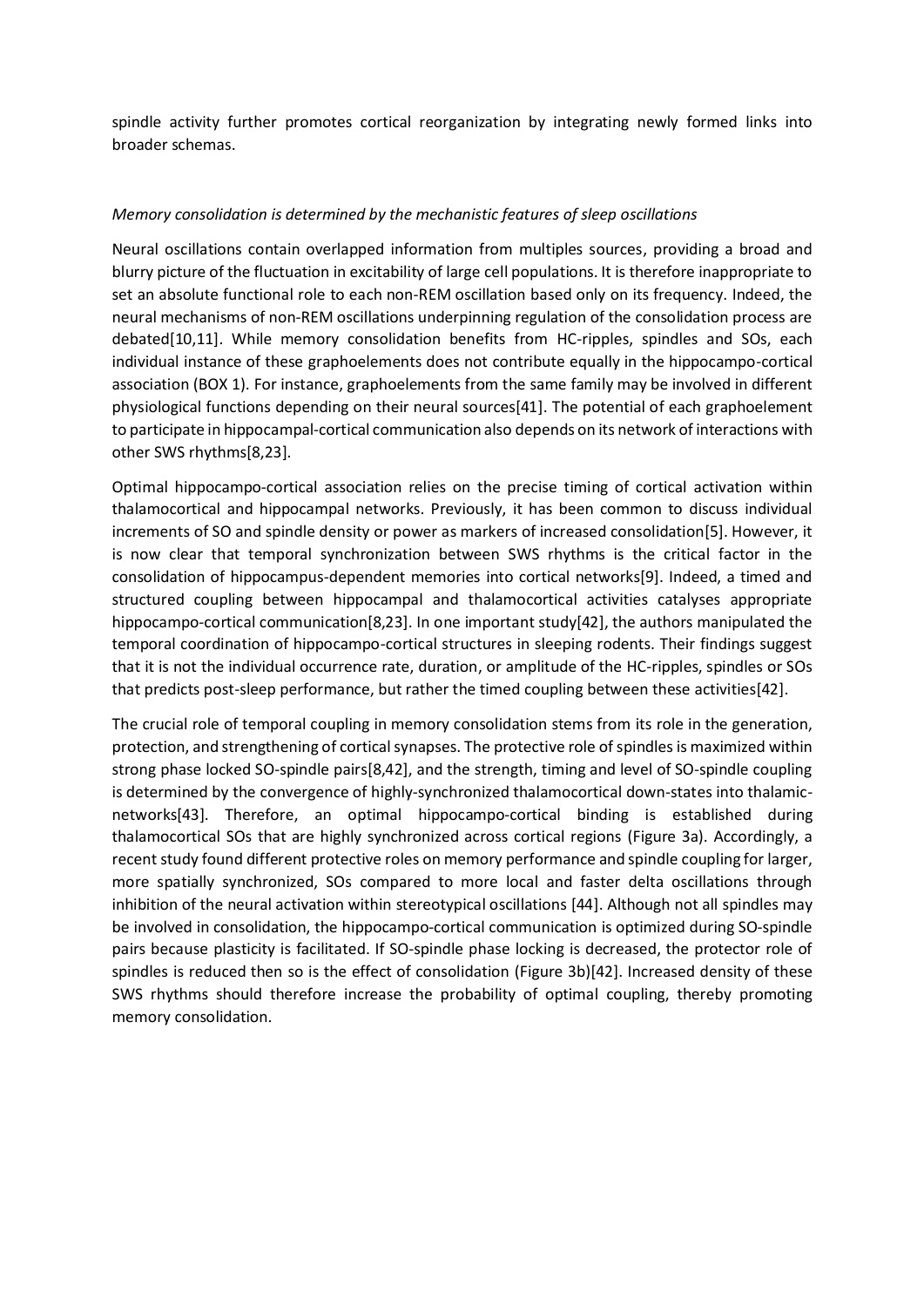

Figure 3. Cortical plasticity is promoted by the precise coupling of slow oscillations (SOs), ripples and spindles. Largely synchronized down-states created by the ongoing inhibition of thalamocortical SOs (Th-CTX SOs) coordinate hippocampal activity (A1). Simultaneously, convergent cortical down-sates promotes down-states in the thalamus (Th) (B1), which then facilitates spindles coupled to CTX-SO (C). Thalamic activity thus promotes precisely timed spindles coinciding with SO up-states (D1) and favouring the ripple-spindle coupling (E1) and hippocampal-cortical sharing of information (F1). This triple ripple-spindle-SO coupling underpins the protective role of spindles on cortical synapses (G1), preventing noisy interference of other inputs (H1). Less synchronized cortico-cortical SOs (CTX-CTX SOs) still may coordinate hippocampal activity (A1). However, the decreased synchronization with thalamic down-states (B2) may generate uncoupled SO-spindles pairs (D2). This asynchrony reduces the protective role of spindles (G2), and the hippocampal-cortical sharing of information (E2 and F2). Hence, any new formed synapse is more susceptible to noise (H2), preventing an optimal memory processing.

#### Manipulation of memory reactivation

The framework described above has important implications for the mechanisms for sensory interventions of memory manipulation during sleep. For instance, Targeted Memory Reactivation (TMR) has been suggested to depend on the level to which sensory stimuli influence reactivation[16]. In the context of memory consolidation as a reverberation between hippocampus and neocortex, memory reactivation can be considered as the first reactivation initiated by the sensory stimulation, but also as the echoing restructuring of cortico-hippocampal networks after transfer of information[7].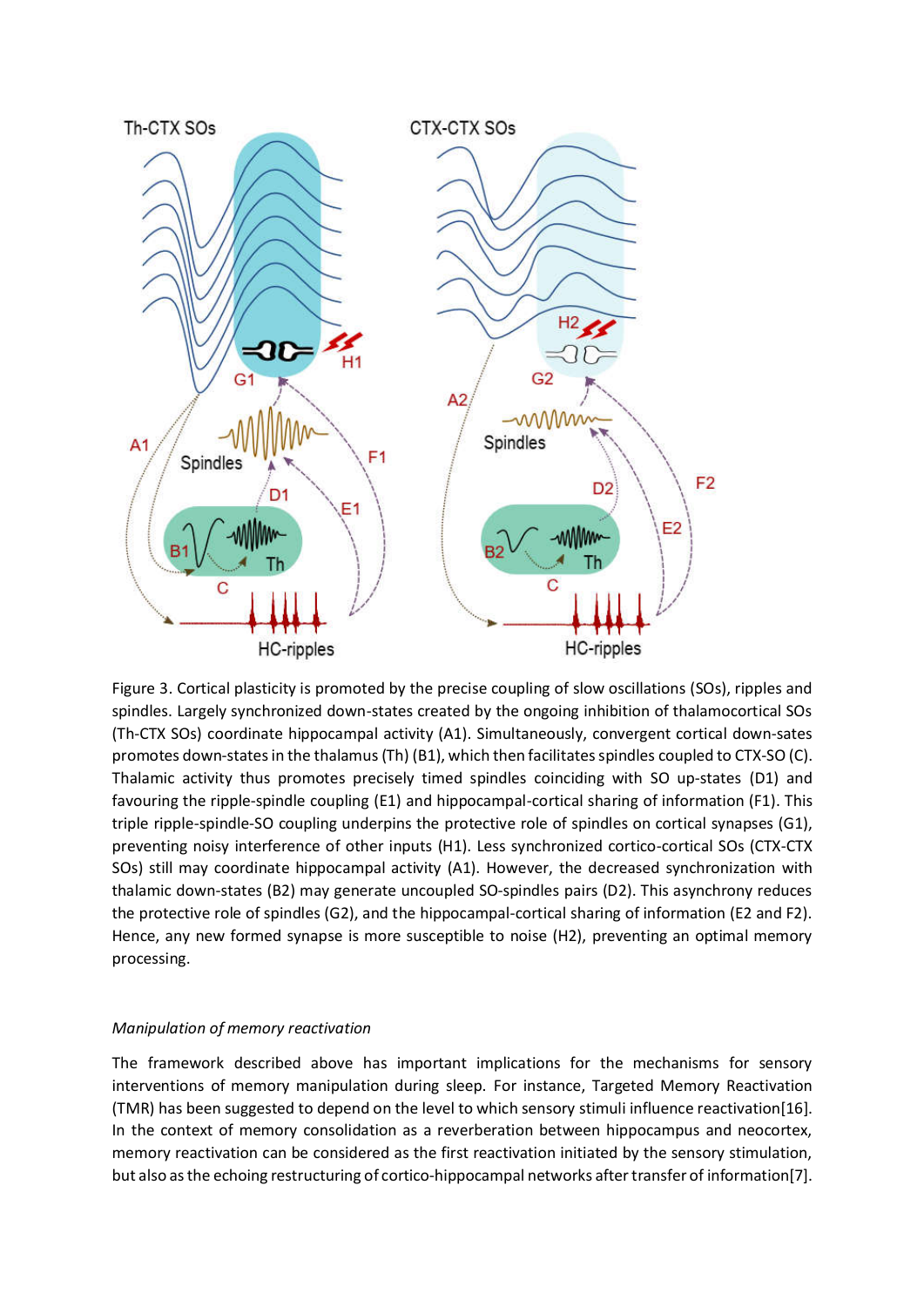Indeed, in line with this model, recent evidence of neocortical replay in TMR displays re-occurring[20] or delayed[45] patterns of memory processing during SWS.

In comparison, other techniques for memory manipulation may act over other levels of our proposed framework. During closed-loop acoustic stimulation (CLAS), the precise phase-locked stimulation of SOs has been shown to improve memory performance, presumably by increasing SO strength and spindle coupling[46]. CLAS may therefore be successful because the phase-locked stimulation of SOs generates large thalamocortical network activations shown in the synchronous coordination of cortical down-states. Successful CLAS then generates adequate thalamocortical neural dynamics, driving a triple ripple-spindle-SO coupling which provides the perfect conditions for consolidation.

#### Concluding Remarks

Recent finding in both rodents and humans support a cortico-hippocampo-cortical movement of information during memory consolidation in SWS. The Active Systems Consolidation framework focuses on the role of NREM oscillations in consolidating hippocampally represented information into the cortex, and these same oscillations could also participate in the bidirectional interaction between these structures. We explain why the temporal coordination of these oscillations is critical, with a triple ripple-spindle-SO coupling providing the best conditions for cortical consolidation, while also supporting hippocampal downscaling. We further argue that a high spatial synchronization across SO troughs increases the likelihood that such triple coupling will occur since it drives the thalamocortical relay that produces spindles.

#### Acknowledgements

The authors would like to thank M. Rakowska, S. Pereira and L. Santamaria-Covarrubias for helpful comments and discussion on this manuscript. This work was supported by the European Research council: Consolidator Grant (CoG), LS5, ERC-2015-CoG (Project SolutionSleep)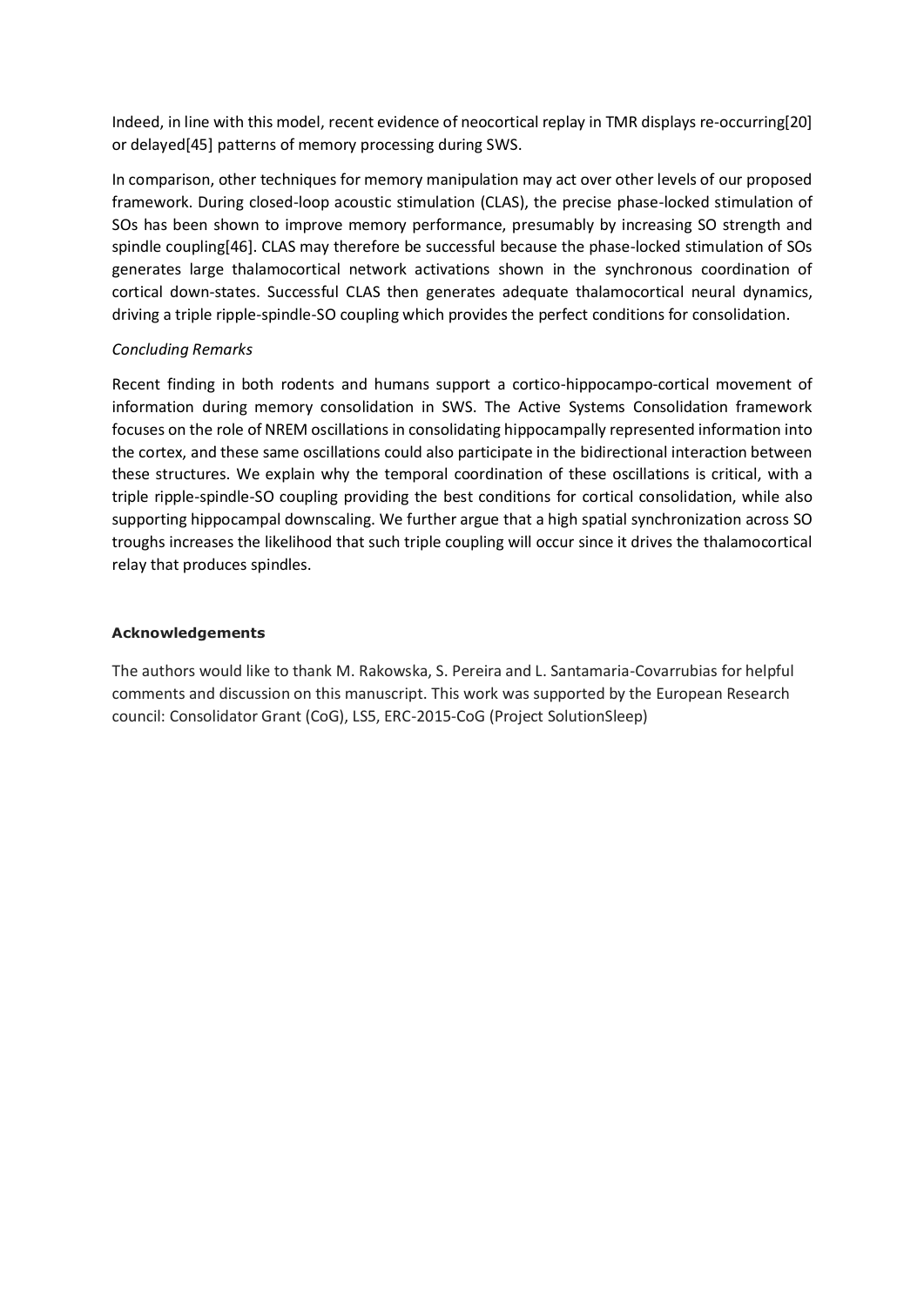#### BOX 1

#### Multiple functions of the same face: differential specialization of SWS patterns

Increasing evidence suggests that similar electrophysiological rhythms can have quite different functions. This is true for both SOs and spindles.

For SOs, the main differences are in extent and origin. SOs are traditionally described as periods of neural silence that recruit large neural populations[47]. Delta oscillations (0.5 – 4Hz) originate in cortico-cortical networks of primary and association cortices, but they are also seen in the thalamus. Slower and larger amplitude waves (<1Hz) are also expressed in cortical and thalamic neurons. These slow oscillations originate from cortico-cortical activations, but they are fully expressed in amplitude, extent, and synchrony only with active thalamic contribution[48]. Importantly, delta and slow waves involve different neural interactions depending on whether they originate in the cortex or the thalamus. Both can nest faster rhythms (e.g. spindles) regardless of their origin. Interestingly, intrathalamic GABAergic synapses can be potentiated or depressed depending on whether thalamocortical neurons are modulated by slow (<1Hz) oscillations or delta rhythms, showing differentiated functions on thalamic plasticity[41]. Depending on their spreading, other SO subdivisions have also been characterized[49]. Similarly, these SO types indicate different global dynamics from cortico-cortical and thalamocortical SOs, as well as the different implication for localized and widespread SOs in physiological[50] and learning[34] processes. Furthermore, a recent article described how the characteristics of spindle-SO coupling are determined by the cortical SOs[43] with the convergent effect of cortical down-states on thalamic-networks found to be the determining factor that specifies the strength, timing and level of coupling within the SO activity[43].

SWS also imposes differentiated dynamics for sleep spindles. Spindles are generated in the thalamus by intrinsic network dynamics of thalamic-reticular generators, and their functionality has been described according to their frequency, location and coupling. Traditionally, human spindles can be sub-classified as fast (~12-16Hz) and slow (~9-12Hz)[51]. Centroparietal fast-spindles are associated with post-learning periods and memory consolidation[52], while slow spindles may be part of corticocortical dynamics[53]. Likewise, new evidence suggests a distinctive role for spindles according to their intracortical laminar profiles and thalamocortical projections. Because of their characteristics, the authors suggest that spindles contained in middle layers could be associated in the integration of sensory processing, whereas spindles within only upper cortical layers might engage associative aspects of memory[54].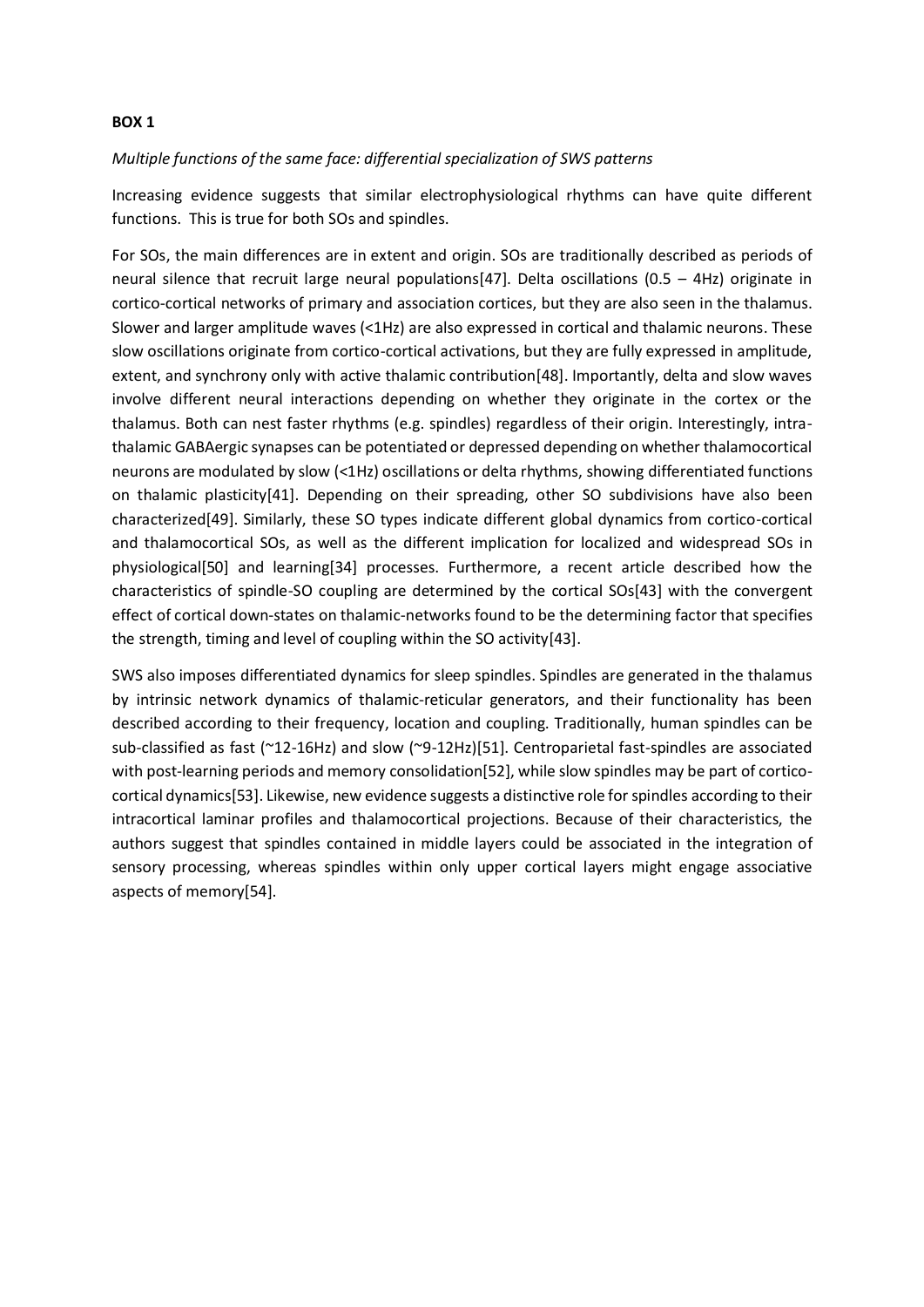#### **REFERENCES**

- 1. Crowley R, Bendor D, Javadi A: A review of neurobiological factors underlying the selective enhancement of memory at encoding, consolidation, and retrieval. Prog Neurobiol 2019, 179:101615.
- 2. Girardeau G, Benchenane K, Wiener SI, Buzsáki G, Zugaro MB: Selective suppression of hippocampal ripples impairs spatial memory. Nat Neurosci 2009, 12:1222–1223.
- 3. Jadhav SP, Kemere C, German PW, Frank LM: Awake hippocampal sharp-wave ripples support spatial memory. Science (80- ) 2012, 336:1454–1458.
- 4. Tang W, Shin JD, Frank LM, Jadhav SP: Hippocampal-prefrontal reactivation during learning is stronger in awake compared with sleep states. J Neurosci 2017, 37:11789–11805.
- 5. Rasch B, Born J: About sleep's role in memory. Physiol Rev 2013, 93:681–766.
- 6. Rothschild G, Eban E, Frank LM: A cortical-hippocampal-cortical loop of information processing during memory consolidation. Nat Neurosci 2017, 20:251–259.
- 7. Rothschild G: The transformation of multi-sensory experiences into memories during sleep. Neurobiol Learn Mem 2019, 160:58–66.
- 8. Helfrich RF, Lendner JD, Mander BA, Guillen H, Paff M, Mnatsakanyan L, Vadera S, Walker MP, Lin JJ, Knight RT: Bidirectional prefrontal-hippocampal dynamics organize information transfer during sleep in humans. Nat Commun 2019, 10:3572.
- 9. Klinzing JG, Niethard N, Born J: Mechanisms of systems memory consolidation during sleep. Nat Neurosci 2019, doi:10.1038/s41593-019-0467-3.
- 10. Todorova R, Zugaro M: Hippocampal ripples as a mode of communication with cortical and subcortical areas. Hippocampus 2018, doi:10.1002/hipo.22997.
- 11. Skelin I, Kilianski S, McNaughton BL: Hippocampal coupling with cortical and subcortical structures in the context of memory consolidation. Neurobiol Learn Mem 2019, 160:21–31.
- 12. Tse D, Takeuchi T, Kakeyama M, Kajii Y, Okuno H, Tohyama C, Bito H, Morris RGM: Schema-Dependent Gene Activation. Science (80- ) 2011, 333:891–895.
- 13. Yonelinas AP, Ranganath C, Ekstrom AD, Wiltgen BJ: A contextual binding theory of episodic memory: systems consolidation reconsidered. Nat Rev Neurosci 2019, 20:364–375.
- 14. Varela F, Lachaux JP, Rodriguez E, Martinerie J: The brainweb: phase synchronization and large-scale integration. Nat Rev Neurosci 2001, 2:229–239.
- 15. Buzsáki G, Draguhn A: Neuronal Oscillations in Cortical Networks. Science (80- ) 2004, 304:1926–1929.
- 16. Lewis PA, Bendor D: How Targeted Memory Reactivation Promotes the Selective Strengthening of Memories in Sleep. Curr Biol 2019, 29:R906–R912.
- 17. Peyrache A, Khamassi M, Benchenane K, Wiener SI, Battaglia FP: Replay of rule-learning related neural patterns in the prefrontal cortex during sleep. Nat Neurosci 2009, 12:919– 926.
- 18. Wilber AA, Skelin I, Wu W, McNaughton BL: Laminar Organization of Encoding and Memory Reactivation in the Parietal Cortex. Neuron 2017, 95:1406-1419.e5.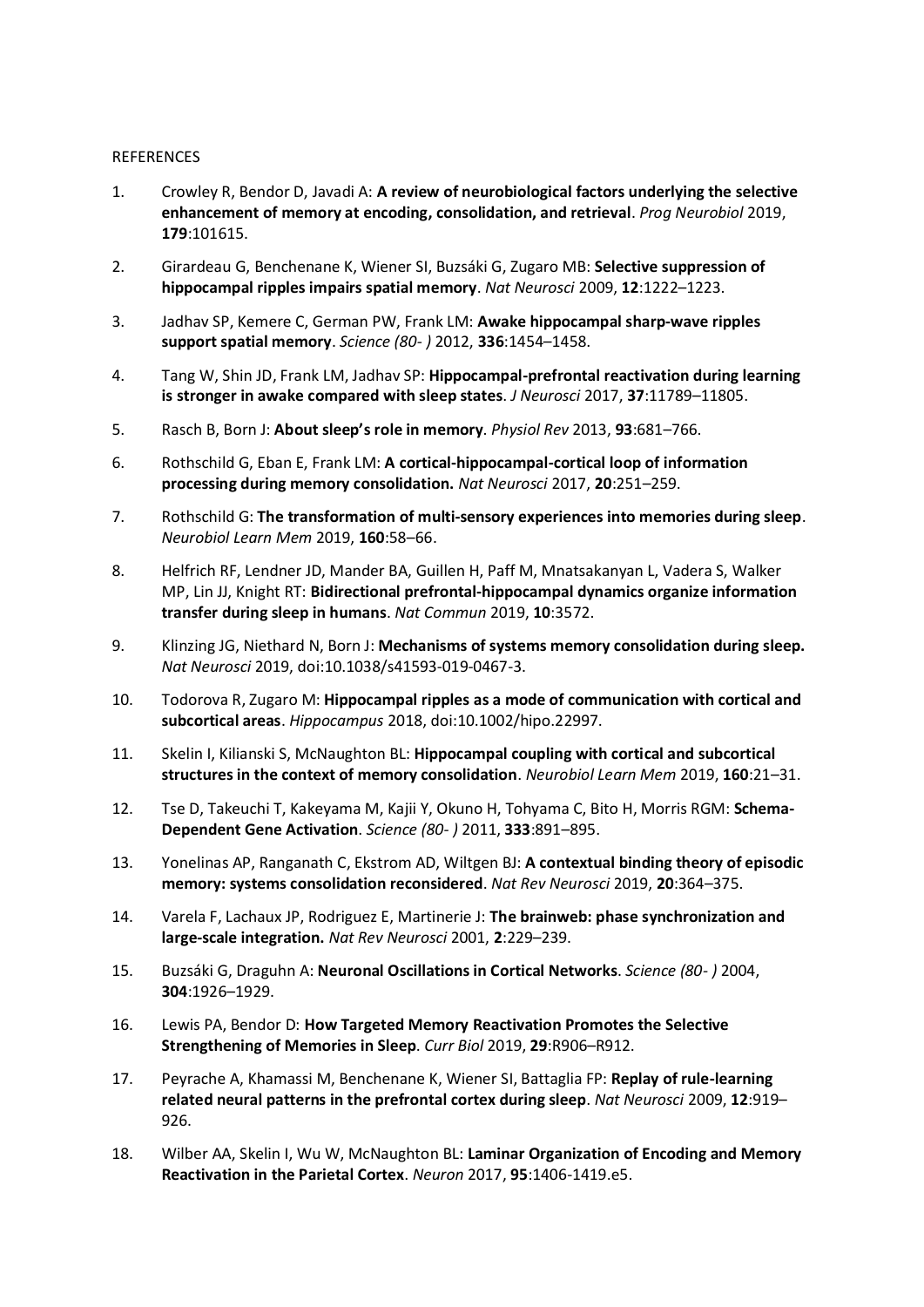- 19. Khodagholy D, Gelinas JN, Thesen T, Doyle W, Devinsky O, Malliaras GG, Buzsáki G: NeuroGrid: Recording action potentials from the surface of the brain. Nat Neurosci 2015, 18:310–315.
- 20. Schreiner T, Doeller CF, Jensen O, Rasch B, Staudigl T: Theta Phase-Coordinated Memory Reactivation Reoccurs in a Slow-Oscillatory Rhythm during NREM Sleep. Cell Rep 2018, doi:10.1016/j.celrep.2018.09.037.
- 21. Zhang H, Fell J, Axmacher N: Electrophysiological mechanisms of human memory consolidation. Nat Commun 2018, 9:4103.
- 22. Isomura Y, Sirota A, Özen S, Montgomery S, Mizuseki K, Henze DA, Buzsáki G: Integration and Segregation of Activity in Entorhinal-Hippocampal Subregions by Neocortical Slow Oscillations. Neuron 2006, 52:871–882.
- 23. Jiang X, Gonzalez-Martinez J, Halgren E: Coordination of Human Hippocampal Sharpwave Ripples during NREM Sleep with Cortical Theta Bursts, Spindles, Downstates, and Upstates. J Neurosci 2019, 39:8744–8761.
- 24. Niethard N, Ngo H-V V., Ehrlich I, Born J: Cortical circuit activity underlying sleep slow oscillations and spindles. Proc Natl Acad Sci 2018, 115:E9220–E9229.
- 25. Lewis PA, Knoblich G, Poe G: How Memory Replay in Sleep Boosts Creative Problem-Solving. Trends Cogn Sci 2018, 22:491–503.
- 26. Hardt O, Nader K, Nadel L: Decay happens: The role of active forgetting in memory. Trends Cogn Sci 2013, 17:111–120.
- 27. Staresina BP, Ole Bergmann T, Bonnefond M, van der Meij R, Jensen O, Deuker L, Elger CE, Axmacher N, Fell J: Hierarchical nesting of slow oscillations, spindles and ripples in the human hippocampus during sleep. Nat Neurosci 2015, 18:1679–1686.
- 28. Peyrache A, Battaglia FP, Destexhe A: Inhibition recruitment in prefrontal cortex during sleep spindles and gating of hippocampal inputs. Proc Natl Acad Sci 2011, 108:17207–17212.
- 29. Jiang X, Shamie I, Doyle WK, Friedman D, Dugan P, Devinsky O, Eskandar E, Cash SS, Thesen T, Halgren E: Replay of large-scale spatio-temporal patterns from waking during subsequent NREM sleep in human cortex. Sci Rep 2017, 7:1–17.
- 30. Jiang X, Gonzalez-Martinez J, Halgren E: Posterior Hippocampal Spindle Ripples Co-occur with Neocortical Theta Bursts and Downstates-Upstates, and Phase-Lock with Parietal Spindles during NREM Sleep in Humans. J Neurosci 2019, 39:8949–8968.
- 31. Seibt J, Richard CJ, Sigl-Glöckner J, Takahashi N, Kaplan DI, Doron G, de Limoges D, Bocklisch C, Larkum ME: Cortical dendritic activity correlates with spindle-rich oscillations during sleep in rodents. Nat Commun 2017, 8:684.
- 32. Norimoto H, Makino K, Gao M, Shikano Y, Okamoto K, Ishikawa T, Sasaki T, Hioki H, Fujisawa S, Ikegaya Y: Hippocampal ripples down-regulate synapses. Science (80- ) 2018, 359:1524– 1527.
- 33. Antony JW, Schönauer M, Staresina BP, Cairney SA: Sleep Spindles and Memory Reprocessing. Trends Neurosci 2019, 42:1–3.
- 34. Fattinger S, De Beukelaar TT, Ruddy KL, Volk C, Heyse NC, Herbst JA, Hahnloser RHR, Wenderoth N, Huber R: Deep sleep maintains learning efficiency of the human brain. Nat Commun 2017, 8:1–13.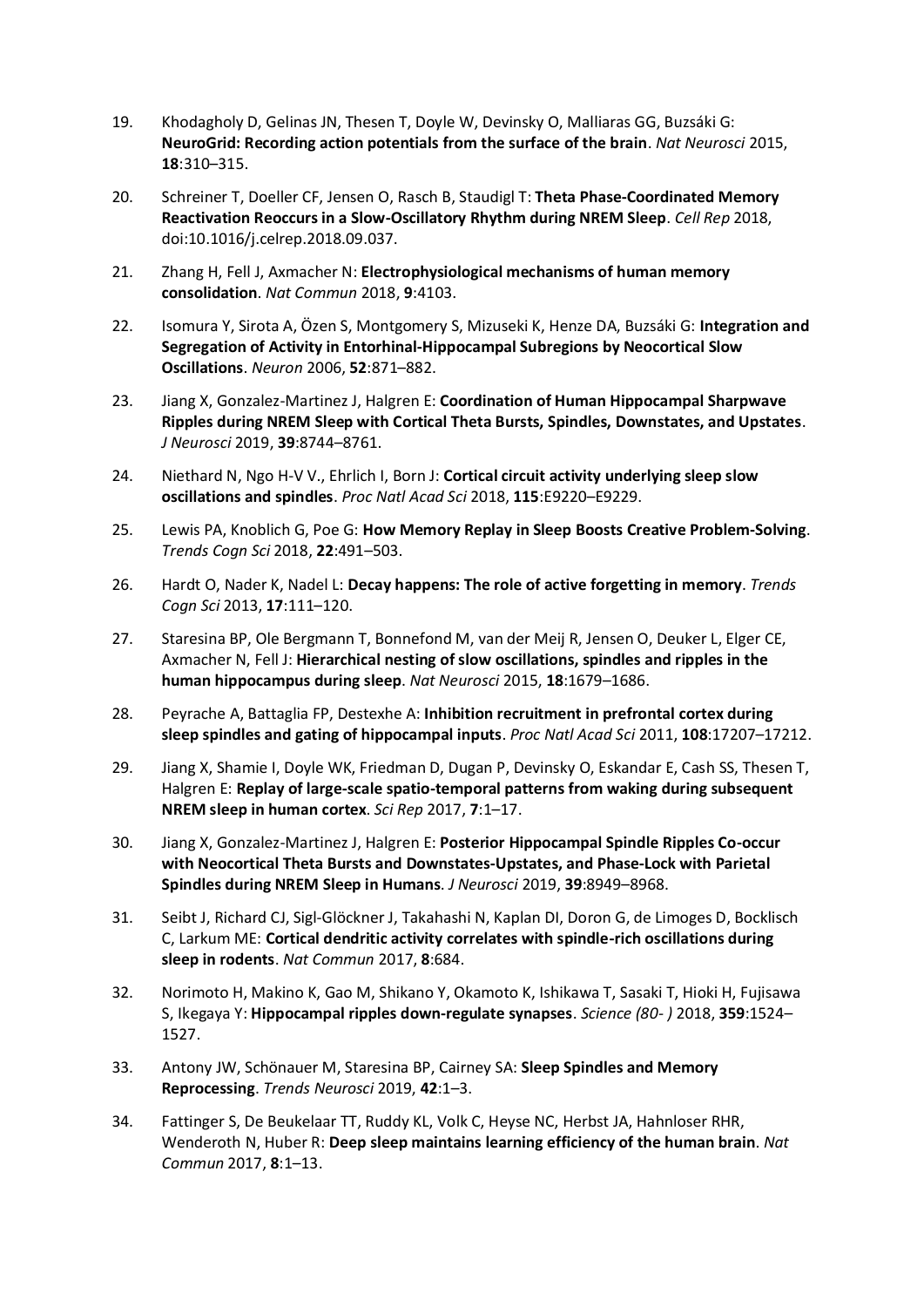- 35. Headley DB, Weinberger NM: Gamma-band activation predicts both associative memory and cortical plasticity. J Neurosci 2011, 31:12748–12758.
- 36. Hanslmayr S, Staresina BP, Bowman H: Oscillations and Episodic Memory: Addressing the Synchronization/Desynchronization Conundrum. Trends Neurosci 2016, 39:16–25.
- 37. Fries P: A mechanism for cognitive dynamics: Neuronal communication through neuronal coherence. Trends Cogn Sci 2005, 9:474–480.
- 38. Le Van Quyen M, Staba R, Bragin A, Dickson C, Valderrama M, Fried I, Engel J: Large-scale microelectrode recordings of high-frequency gamma oscillations in human cortex during sleep. J Neurosci 2010, 30:7770–82.
- 39. Khodagholy D, Gelinas JN, Buzsáki G: Learning-enhanced coupling between ripple oscillations in association cortices and hippocampus. Science (80- ) 2017, 358:369–372.
- 40. Valderrama M, Crépon B, Botella-Soler V, Martinerie J, Hasboun D, Alvarado-Rojas C, Baulac M, Adam C, Navarro V, Le Van Quyen M: Human gamma oscillations during slow wave sleep. PLoS One 2012, 7:e33477.
- 41. Crunelli V, Larincz ML, Connelly WM, David F, Hughes SW, Lambert RC, Leresche N, Errington AC: Dual function of thalamic low-vigilance state oscillations: Rhythm-regulation and plasticity. Nat Rev Neurosci 2018, 19:107–118.
- 42. Maingret N, Girardeau G, Todorova R, Goutierre M, Zugaro M: Hippocampo-cortical coupling mediates memory consolidation during sleep. Nat Neurosci 2016, 19:959–964.
- 43. Mak-McCully RA, Rolland M, Sargsyan A, Gonzalez C, Magnin M, Chauvel P, Rey M, Bastuji H, Halgren E: Coordination of cortical and thalamic activity during non-REM sleep in humans. Nat Commun 2017, 8:15499.
- 44. Kim J, Gulati T, Ganguly K: Competing Roles of Slow Oscillations and Delta Waves in Memory Consolidation versus Forgetting. Cell 2019, 179:514-526.e13.
- 45. Cairney SA, Guttesen A á. V, El Marj N, Staresina BP: Memory Consolidation Is Linked to Spindle-Mediated Information Processing during Sleep. Curr Biol 2018, 28:948-954.e4.
- 46. Ngo H-V V, Martinetz T, Born J, Mölle M: Auditory closed-loop stimulation of the sleep slow oscillation enhances memory. Neuron 2013, 78:545–53.
- 47. Steriade M, Timofeev I, Grenier F: Natural waking and sleep states: a view from inside neocortical neurons. J Neurophysiol 2001, 85:1969–1985.
- 48. Lemieux M, Chen J-Y, Lonjers P, Bazhenov M, Timofeev I: The impact of cortical deafferentation on the neocortical slow oscillation. J Neurosci 2014, 34:5689–703.
- 49. Siclari F, Bernardi G, Riedner B a, LaRocque JJ, Benca RM, Tononi G, Joshua J, Benca RM, Tononi G: Two Distinct Synchronization Processes in the Transition to Sleep: A High-Density Electroencephalographic Study. Sleep 2014, doi:10.5665/sleep.4070.
- 50. Nir Y, Staba RJ, Andrillon T, Vyazovskiy V V, Cirelli C, Fried I, Tononi G: Regional Slow Waves and Spindles in Human Sleep. Neuron 2011, 70:153–169.
- 51. Mölle M, Bergmann TO, Marshall L, Born J: Fast and slow spindles during the sleep slow oscillation: disparate coalescence and engagement in memory processing. Sleep 2011, doi:10.5665/sleep.1290.
- 52. Gais S, Mölle M, Helms K, Born J: Learning-dependent increases in sleep spindle density. J